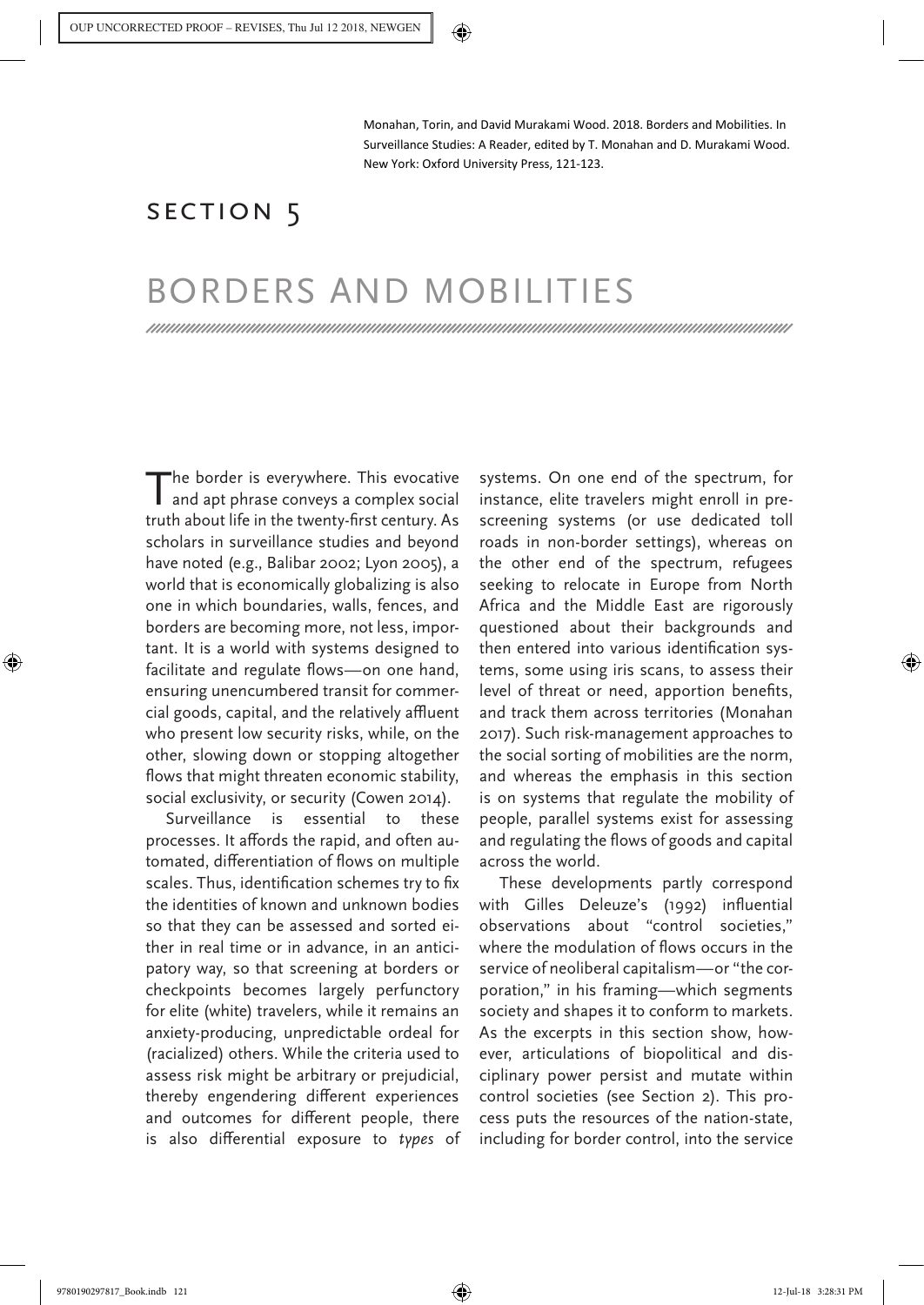of the market. Wendy Brown (2010) has famously argued that this embrace of border control by states is also a sign of the contemporary weakness of the nation-state: having already been effectively deprived of its ability to regulate economies, the border becomes one of the few sites available for the excessive display of national security power. Some of the nuances of this situation are explored by Louise Amoore (excerpted in Chapter 24), who uses the case of biometric systems at US borders to illustrate how such systems materialize biopolitical power through regimes of risk management and risk profiling (see also Mueller 2010). Yet, as Mark Salter shows in his paper on the post-9/11 US border regime (excerpted in Chapter 25), screening systems, like all technological systems, are fallible, so the state also cultivates a disciplinary culture of self-regulation and conformity to achieve its ends. It further seeks to enlist citizens in the process of monitoring for suspicious-looking people or activities, which is a process that could spread fear and exacerbate discriminatory conditions for others. His concluding question is perhaps the key one: "Who pays the cost of freedom for the mobility of others?"

This brings us to surveillance studies' strongest contribution to the study of mobility: sustained analysis of the ways in which differential mobilities are established or reproduced by technological systems in specific socio-spatial contexts (e.g., cities, borders). As David Murakami Wood and Stephen Graham (2006: 177) note: "Differential mobility is in no way a new phenomenon; from the moment some people rode or were carried while others walked, there have existed differences in mobility which reflect and reinforce existing social structures." As with most forms of privilege, the mobility of a new transnational upper class, or "kinetic elite" (Sloterdijk 1987), may benefit from this system in ways that are, or might become, imperceptible

(e.g., not needing to obtain a visa to visit another country, having traffic signals optimized to accelerate vehicle throughput as opposed to pedestrian traffic). Social inequality is aggravated by technological forms of social sorting that gradual "unbundle" utilities and services from urban and other environments, such that equal access is not guaranteed to public goods like water, electricity, or transportation (Graham and Marvin 2001). The excerpt by Stephen Graham and David Murakami Wood pursues this line of thinking, underscoring how forms of automated social exclusion could be enacted by digital systems in urban settings or elsewhere. Crucially, they explain, there is always a social component to the regulation of access or mobility; it is present in the design process that embeds values into the systems, the context of deployment and use that lends meaning to them, and the human mediation of the systems by operators (see also Monahan 2007).

The final two excerpts in this section probe the ramifications of surveillancesupported differential mobilities for people on the margins. Katja Franko Aas describes how the collision of people in dire circumstances (e.g., refugees) with state mechanisms of crime control and immigration enforcement brings about a new subject for state regulation: the "crimmigrant." She reads the plight of crimmigrants through the lens of Giorgio Agamben's (1998) concept of "bare life," where unlike citizens to be governed through biopolitical means, these outsiders are subjected to an entirely different logic (and different surveillance systems too), where they may face death through exclusion. Thus, for some people, intimidating borders, boundaries, walls, and fences are a daily and consequential reality. Didier Bigo extends this mode of analysis to include holding camps and internment facilities, which prevent the mobility of people deemed